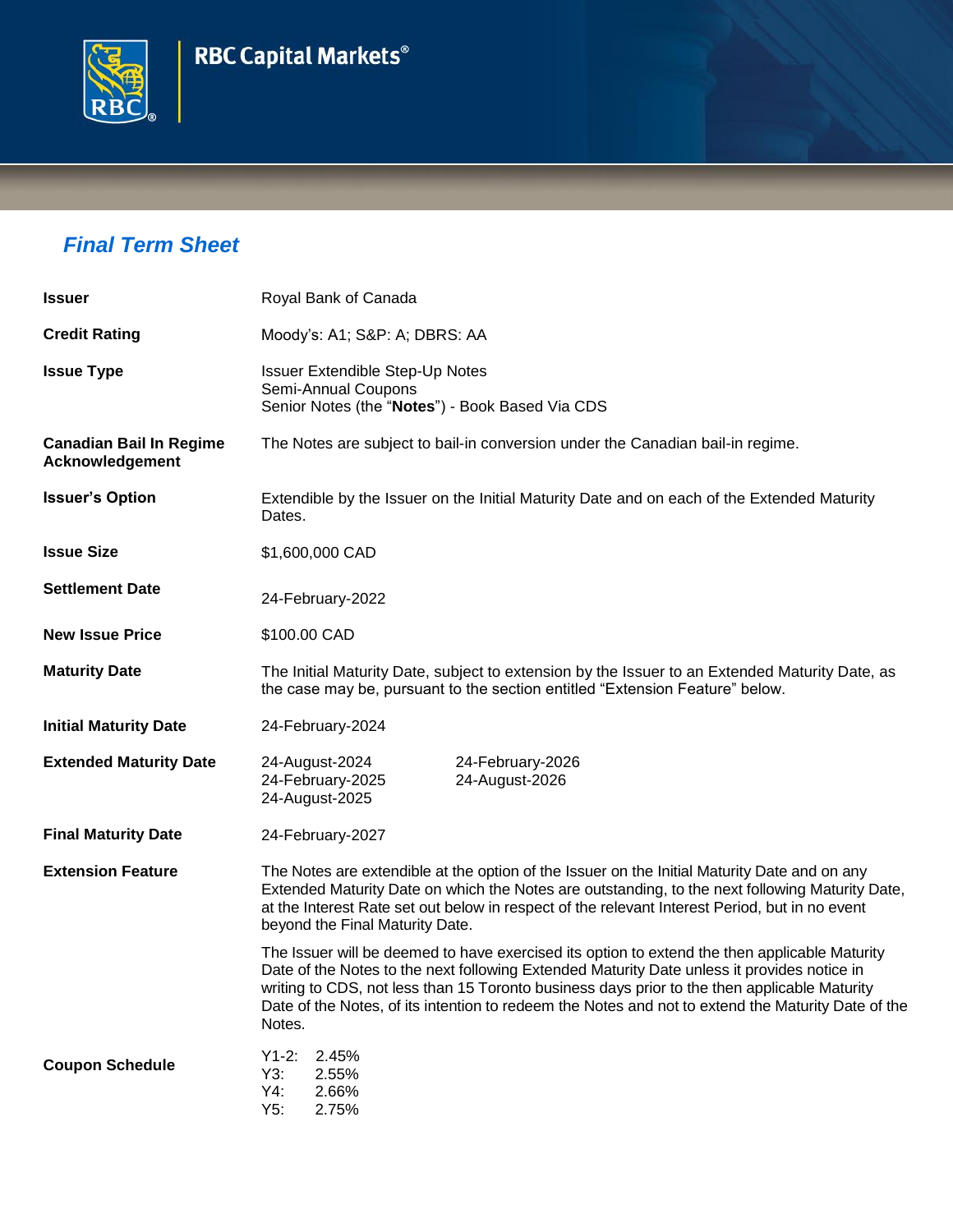| <b>Interest Payment Date</b>   | Fixed interest payments shall be made semi-annual on each 24 <sup>th</sup> day of February and August,<br>commencing August 24, 2022 and ending on the Maturity Date. If the Interest Payment Date<br>is not a Toronto business day, interest shall be paid on the next Toronto business day, without<br>adjustment for period end dates and no interest shall be paid in respect of the delay. |
|--------------------------------|-------------------------------------------------------------------------------------------------------------------------------------------------------------------------------------------------------------------------------------------------------------------------------------------------------------------------------------------------------------------------------------------------|
| <b>Interest Period</b>         | Each period from and including an Interest Payment date (or, if none, the date of Settlement)<br>to but excluding the next following Interest Payment Date.                                                                                                                                                                                                                                     |
| <b>Business Day Convention</b> | Following, Unadjusted                                                                                                                                                                                                                                                                                                                                                                           |
| <b>Spreads</b>                 | The following table and graph show spreads to Canada's, assuming the note is not extended<br>on the indicated dates.                                                                                                                                                                                                                                                                            |

| Term | Coupon | Canada | <b>Spread</b> | <b>IRR (S.A.)</b> | IRR (Ann) |
|------|--------|--------|---------------|-------------------|-----------|
| 2.00 | 2.45%  | 1.37%  | 1.08%         | 2.45%             | 2.47%     |
| 2.50 | 2.55%  | 1.42%  | 1.05%         | 2.47%             | 2.49%     |
| 3.00 | 2.55%  | 1.48%  | 1.00%         | 2.48%             | 2.50%     |
| 3.50 | 2.66%  | 1.53%  | 0.98%         | 2.51%             | 2.52%     |
| 4.00 | 2.66%  | 1.59%  | 0.93%         | 2.52%             | 2.54%     |
| 4.50 | 2.75%  | 1.65%  | 0.90%         | 2.55%             | 2.56%     |
| 5.00 | 2.75%  | 1.70%  | 0.87%         | 2.56%             | 2.58%     |



| <b>Day Count Fraction</b> | The number of days in the Interest Period in respect of which payment is being made divided<br>by 360 (the number of days to be calculated on the basis of a year of 360 days with 12 30-day<br>months)                                                                                                                                                                               |
|---------------------------|---------------------------------------------------------------------------------------------------------------------------------------------------------------------------------------------------------------------------------------------------------------------------------------------------------------------------------------------------------------------------------------|
| <b>Redemption</b>         | The Notes are not subject to redemption at the option of the holders or the Issuer, except as set<br>out above under "Extension Feature".                                                                                                                                                                                                                                             |
|                           | Redemption for any reason (including without limitation, on any Maturity Date other than the<br>Final Maturity Date) will be subject to the prior approval of the Superintendent of Financial<br>Institutions if such redemption would lead to a breach of the Bank's Total Loss Absorbing<br>Capacity requirements.                                                                  |
| <b>Secondary Market</b>   | RBC Dominion Securities ("RBC DS") has indicated to Royal Bank that it will use its best<br>reasonable efforts to establish and maintain a market for the Notes by making itself available<br>as purchaser if and so long as RBC DS in its sole discretion believes that there is a<br>reasonable likelihood that it will be able to sell such Notes at a profit or at no more than a |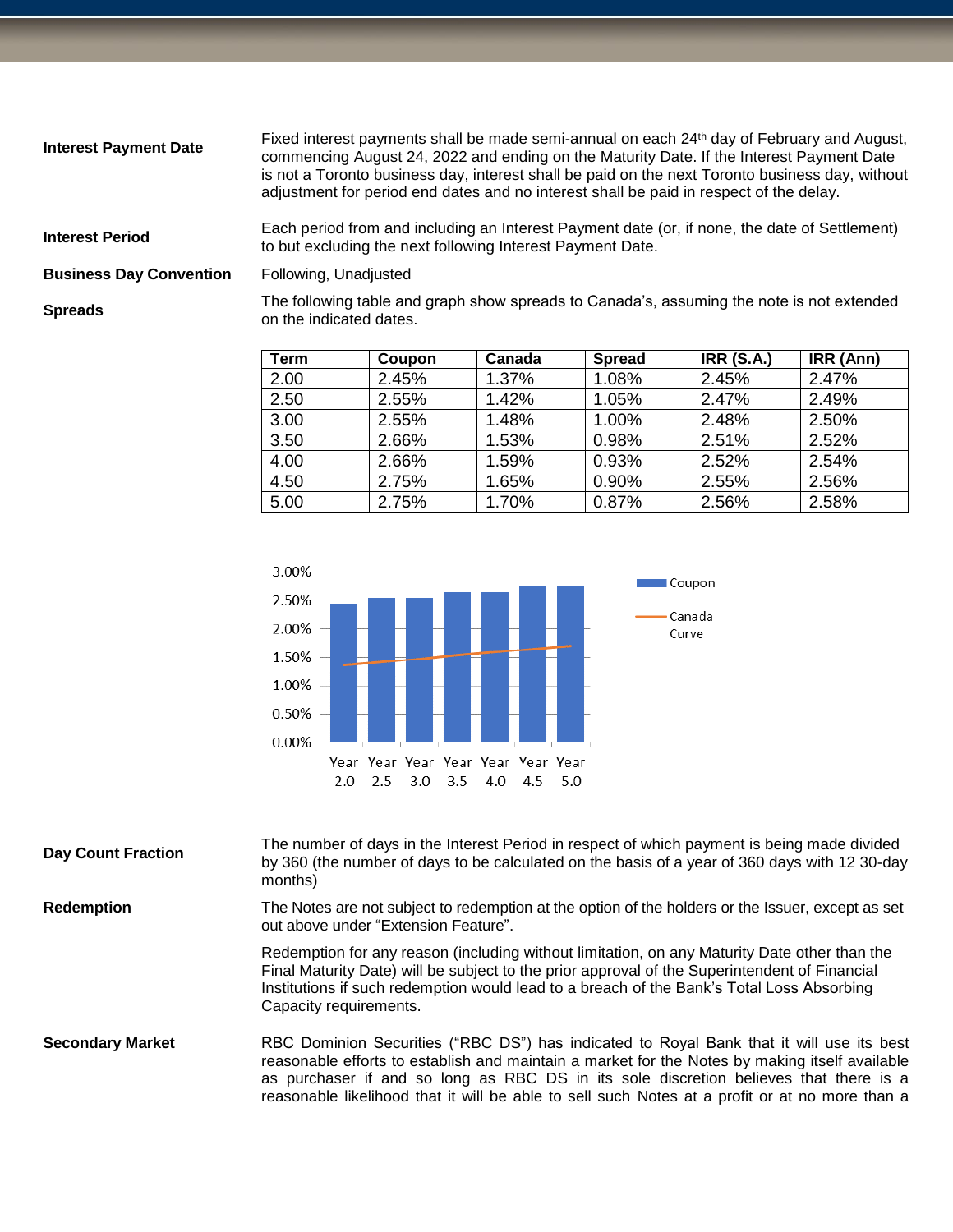|                              | nominal loss. RBC DS may, in its sole discretion, cease to offer to purchase Notes. See "Risk<br>Factors" below. If RBC DS offers to purchase Notes in connection with a secondary market<br>transaction, there is no assurance that the purchase price will be the highest possible price<br>available in any secondary market for the Notes and an investor could receive less than the<br>Principal Amount.                                                                                                                                                                                                                                                                                                                                                                                                                                                   |
|------------------------------|------------------------------------------------------------------------------------------------------------------------------------------------------------------------------------------------------------------------------------------------------------------------------------------------------------------------------------------------------------------------------------------------------------------------------------------------------------------------------------------------------------------------------------------------------------------------------------------------------------------------------------------------------------------------------------------------------------------------------------------------------------------------------------------------------------------------------------------------------------------|
| <b>CDS Book Based System</b> | Registration of interests in and transfer of the Notes will be made only through the book based<br>system of the Canadian Depository for Securities ("CDS"). The Notes must be purchased either<br>directly or indirectly through a participant in the CDS book based system. No holder will be<br>entitled to any certificate or other instrument from the Issuer or CDS evidencing the ownership<br>thereof, and no holder will be shown on the records maintained by CDS except through an<br>agent who is a participant of CDS.                                                                                                                                                                                                                                                                                                                              |
| <b>Bail-inable</b>           | The Notes are bail-inable notes subject to conversion in whole or in part – by means of a<br>transaction or series of transactions and in one or more steps - into common shares of the<br>Bank or any of its affiliates under subsection 39.2(2.3) of the Canada Deposit Insurance<br>Corporation Act (the "CDIC Act") and to variation or extinguishment in consequence, and<br>subject to the application of the laws of the Province of Ontario and the federal laws of<br>Canada applicable therein in respect of the operation of the CDIC Act with respect to the<br>Notes. For a description of Canadian bank resolution powers and the consequent risk factors<br>attaching to the Notes reference is made to http://www.rbc.com/investorrelations/_assets-<br>custom/pdf/Bail-in-Disclosure.pdf which information is hereby incorporated by reference. |
| <b>Subsequent Holders</b>    | Each holder or beneficial owner of a Note that acquires an interest in the Note in the<br>secondary market and any successors, assigns, heirs, executors, administrators, trustees in<br>bankruptcy and legal representatives of any such holder or beneficial owner shall be deemed<br>to acknowledge, accept, agree to be bound by and consent to the same provisions specified<br>in the Note to the same extent as the holders or beneficial owners that acquire an interest in<br>the Note upon its initial issuance, including, without limitation, with respect to the<br>acknowledgement and agreement to be bound by and consent to the terms of the Note<br>related to the bail-in regime.                                                                                                                                                             |
| <b>Events of Default</b>     | Non-payment of principal and interest when due for a period of 30 business days and acts of<br>insolvency. Default rights may not be exercised where an order has been made pursuant to s.<br>39.13(1) of the CDIC Act in respect of the Bank. The Notes will remain subject to bail-in<br>conversion until repaid in full.                                                                                                                                                                                                                                                                                                                                                                                                                                                                                                                                      |
| Set-Off                      | The holders and beneficial owners of the Notes will not be entitled to exercise, or direct the<br>exercise of, any set-off or netting rights with respect to the Notes.                                                                                                                                                                                                                                                                                                                                                                                                                                                                                                                                                                                                                                                                                          |
| <b>Documentation</b>         | Issued by way of a single global note registered in the name of CDS & Co. No offering<br>memorandum, prospectus, sales or advertising literature, or any other document describing or<br>purporting to describe the business and affairs of the Bank has been prepared or is being<br>provided to prospective purchasers in order to assist them in making an investment decision<br>in respect of the Notes.                                                                                                                                                                                                                                                                                                                                                                                                                                                    |
| <b>Selling Restrictions</b>  | This document does not constitute an offer or invitation to sell, or a solicitation of an offer to<br>purchase, any securities, by any person in any jurisdiction in which such an offer or solicitation<br>is not authorized or in which the person making such offer or solicitation is not qualified to do so<br>or to whom it is unlawful to make such an offer or solicitation. This term sheet constitutes an<br>offering of the Notes only in those jurisdictions and to those persons where and to whom they<br>may be lawfully offered for sale and then only through persons duly qualified to effect such<br>sales. The Notes have not been and will not be registered under the US Securities Act of 1933<br>and may not be offered or sold within the United States or to US persons.                                                               |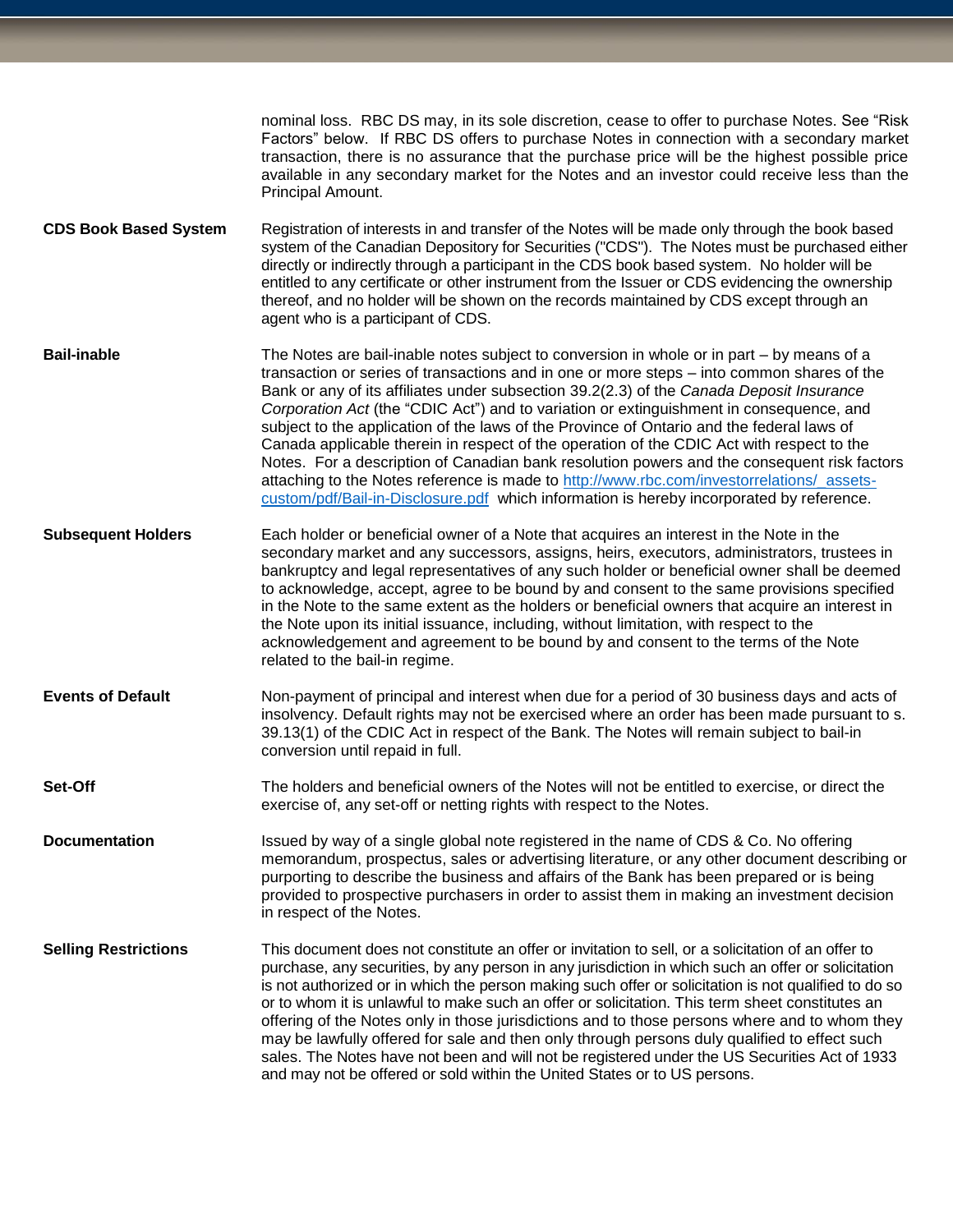| <b>Not CDIC Insured</b> | The Notes do not constitute deposits that are insured under the CDIC Act.                                                                                   |
|-------------------------|-------------------------------------------------------------------------------------------------------------------------------------------------------------|
| Tax                     | All holders of the Notes should consult their own tax advisors with respect to their tax<br>positions and the tax consequences of holding the Notes.        |
| <b>Governing Laws</b>   | The Notes shall be governed by, and construed in accordance with, the laws of the province of<br>Ontario and the federal laws of Canada applicable therein. |
| <b>CUSIP</b>            | 780086UM4                                                                                                                                                   |